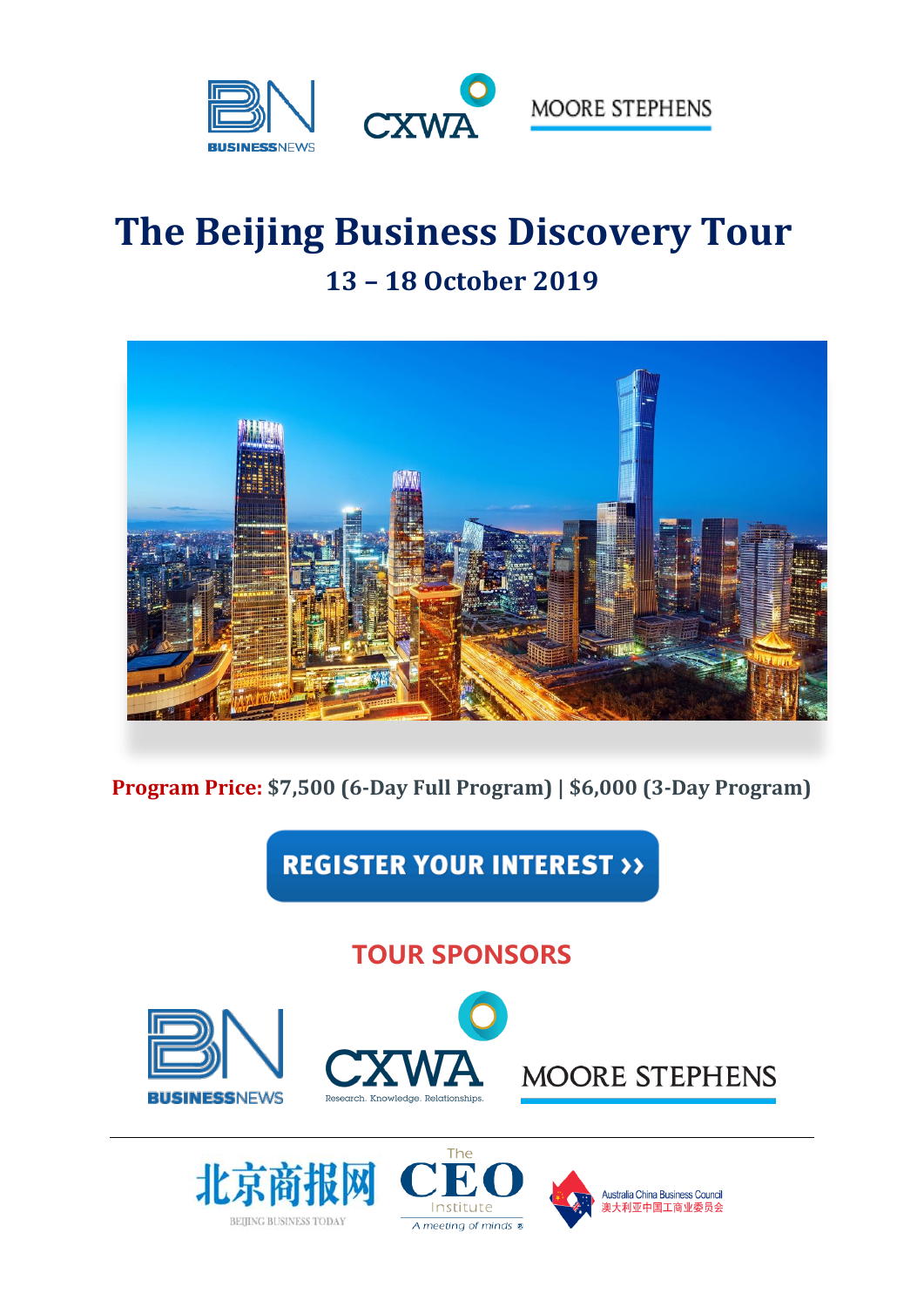

# **The Beijing Business Discovery Tour**

China has a population of more than 1.37bn people – or about 57 times that of Australia – and an economy that is on track to become the world's largest.

In addition, the burgeoning middle class of more than 300 million people is forecast to reach 70 per cent of China's population by 2030, bringing with it rising income levels and demand for a higher standard of living

# **The Keys to Success in China**

Deep Knowledge - of China's economy, business, government and culture. Thorough Market Research - the market, industry and competition. Strong Relationships - with key decision makers in business & government. Engage Professionals - marketing, legal, accounting, recruitment etc. Take a Long Term View - dedicate resources and energy - make China a long term strategic priority.

# **Tour Benefits**

- $\implies$  Enjoy unparalleled access to executives and leaders of global companies, from a cross section of industries
- $\implies$  Have privileged meetings with Chinese government officials
- $\implies$  Deepen your knowledge of the Chinese market, and the opportunities it presents
- $\Rightarrow$  Build your China networks whilst also building networks with your fellow delegates
- $\implies$  Immerse yourself in a truly amazing city

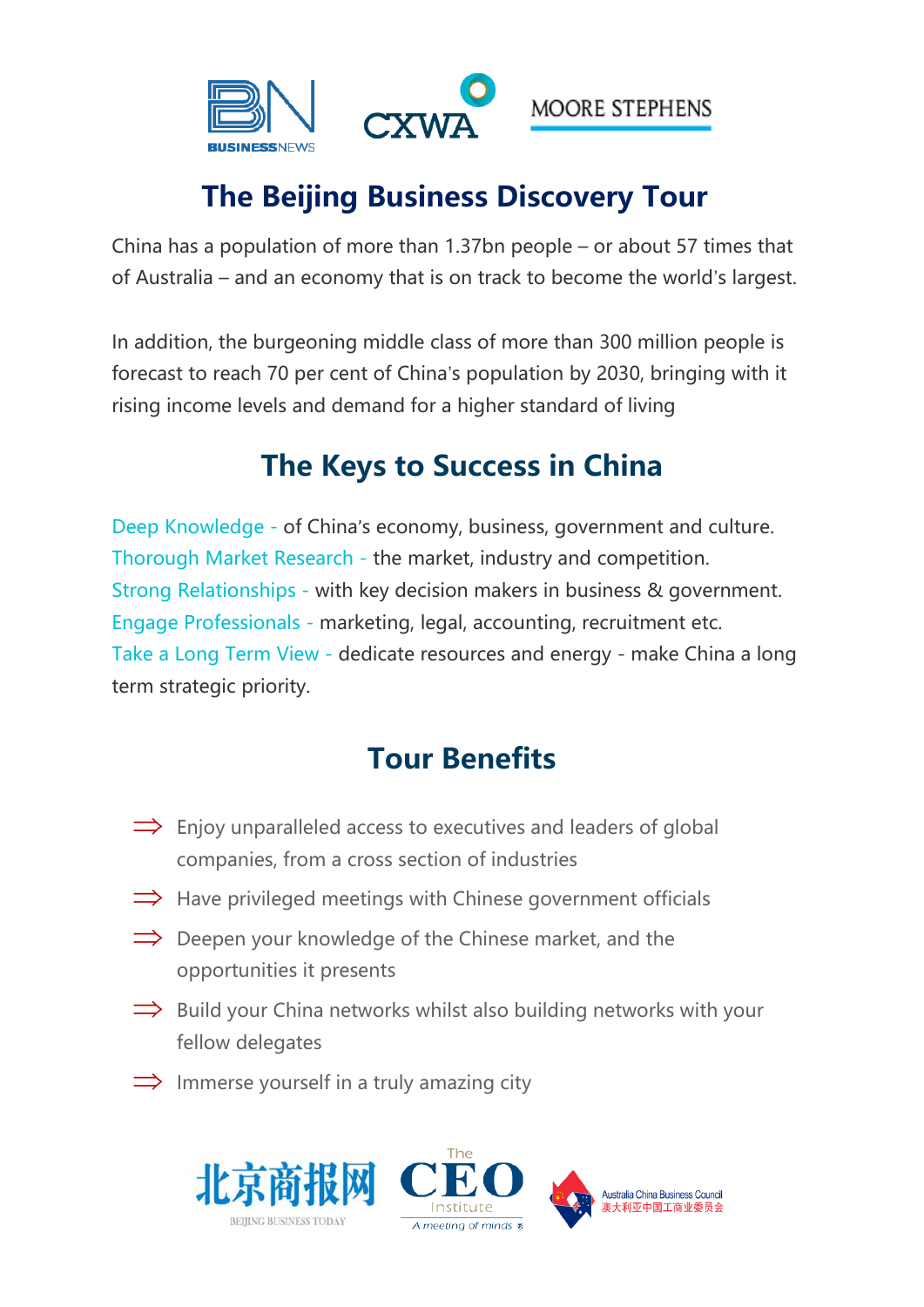

# **Beijing Business Discovery Tour**

# **Indicative Programme**

# **Sunday 13th October**

#### **Location – Airport - Hotel**

- $\Rightarrow$  Delegates arrive at the Beijing International airport – VIP airport transfer to **Grand Hyatt Hotel Beijing** (or equivalent 5-Star hotel) **5:00pm** - delegates networking drinks
- **6:00pm** informal business dinner

# **Monday 14th October**

**Sites Visited: Xiaomi Corporation** – **Zhongguancun Technology District** – **Haidian District Government** – **Daoxiang Lakeview hotel**

#### **09:30 Welcome to Xiaomi Corporation**

- **Yan Qi** Senior Vice president, Xiaomi Corporation
- $\Rightarrow$  The Xiaomi business model and business strategy
- $\Rightarrow$  Presentation Xiaomi new products and services
- $\Rightarrow$  Latest trends in Smart Devices

## **12:00 Lunch - Start-Up Restaurant**

 $\Rightarrow$  Lunch with Technology professionals and start-up owners

## **13:30 Welcome to Zhongguancun Innoway**

- **Lixia Nie** CEO, Zhongguancun Innoway
- $\Rightarrow$  The history of Zhongguancun Innoway & Zhongguancun V Silicon Valley

#### **15:00 Zhongguancun Tour**

- $\Rightarrow$  Visit start-ups/VCs/incubators and coffee houses
- **17:30 Transfer to Dinner**
- **18:00 Dinner - Daoxiang Lakeview Hotel**

#### **18:10 Welcome to Haidian District**

**Shuang Chen -** Deputy Head of District Government & Chair of the Chamber of Industry and Commerce – Haidian District

> Australia China Business Council 澳大利亚中国工商业委员会



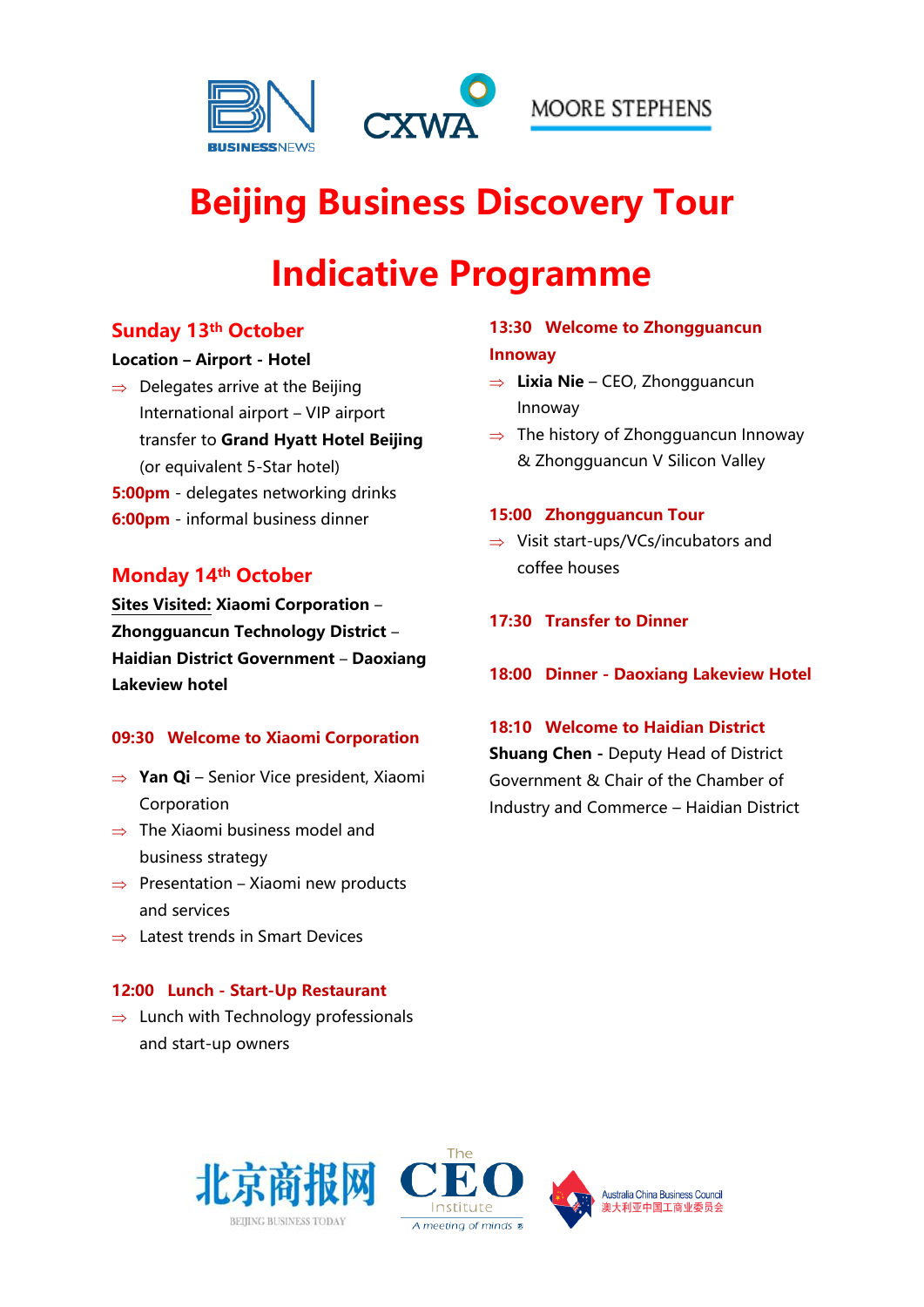



# **Tuesday 15th October**

### **09:30 Welcome to JD.com**

**Director –** JD Logistics & JD International

- $\Rightarrow$  The History of JD.com
- $\Rightarrow$  Cross border ecommerce & cold chain logistics

## **11:00 JD.com HQ Tour**

 $\Rightarrow$  Explore JD.com and gain a deep understanding of the e-commerce market

## **12:00 Lunch**

## **13:30 Welcome to Beijing Business Today**

**PENG YU, CEO and Chair - Beijing Business** Today

## **13:45 Keynote and Q&A**

**Mark Pownall -** CEO of Business News WA  $\Rightarrow$  WA media and business

## **14:30 Keynote and Q&A**

**PENG YU, CEO and Chair - Beijing Business** Today

 $\Rightarrow$  The Beijing market, new economy, new opportunities & the role of media

## **15:30 BBT media interviews**

 $\Rightarrow$  Delegates and sponsors to gain media exposures via BBT (and affiliates)

#### **16:00 BBT & Business News**

 $\Rightarrow$  Business News WA & Beijing Business Today formal agreement

#### **16:30 Travel**

# **17:30 Welcome to The Huaxi Live District**

**XIAOHENG JI –** CEO, Huaxi Live

Entertainment District

 $\Rightarrow$  The Beijing market & investment opportunities"

18:00 **Dinner - nbeer craft brewery**

# **Wednesday 16th October**

# **10:00 Welcome to Beijing Municipal Government**

**RAO SUN,** Deputy Head - Beijing Municipal Government - Bureau of Commerce

**WEIMI GONG,** Chief of Staff - Beijing Municipal Government - Commission of Science and Technology

 $\Rightarrow$  Beijing city's regulations, strategies, foreign investment policy and opportunities

## **11.00 Keynote and Q&A**

**Marion Fulker,** CEO of Committee for Perth

**Mark Pownall,** CEO of Business News WA

 $\Rightarrow$  What is happening in Perth and WA (TBD)





Australia China Business Council 澳大利亚中国工商业委员会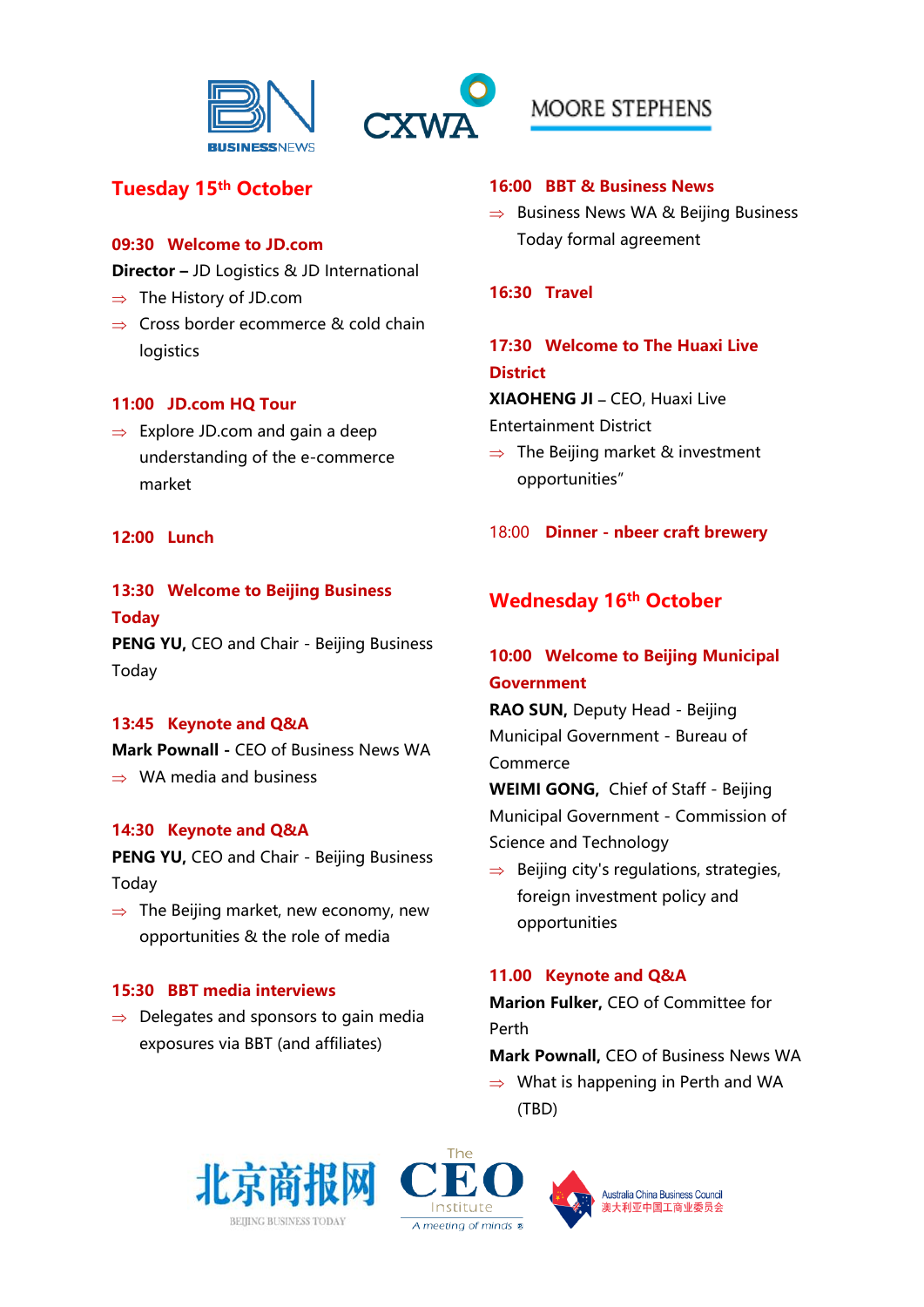



#### **12:00 Lunch**

#### **14:00 Welcome to Baidu**

Senior engineer and scientist, Baidu

 $\Rightarrow$  Baidu's AI strategic initiatives & Machine learning

#### **15:00 Baidu HQ Tour**

- $\Rightarrow$  Explore Baidu
- **17:00 Travel**
- **18:00 Dinner**

# **Thursday 17th October**

**10:00 Welcome to The Australian Embassy, Beijing TBA – Australian government official**

#### **10.15 Keynote and Q&A**

**John Boyle,** Head of Country - China, National Australian Bank  $\Rightarrow$  Banking in China **Alex Shi - Managing Director –** CXWA **Wayde Keyser- Director –** CXWA

 $\Rightarrow$  The CXWA business model and Beijing market opportunities

#### **12:00 Lunch**

# MOORE STEPHENS

# **13:00 Welcome to Moore Stephens Dahua Accounting Practice**

**Gaolei Li,** International business partner - Moore Stephens Dahua

**Wen Shen Chai**, Head of Asia Desk, Moore Stephens, Perth

**Partner,** Herbert Smith Freehills

- $\Rightarrow$  Introduction to the legal and administrative requirements associated with establishment of a business venture in Beijing
- $\Rightarrow$  How a legal firm can assist companies doing business in Australia and China

#### **16:00 Transfer back to Hotel**

# **18:00 Dinner Exclusive Beijing Restaurant**

- $\Rightarrow$  Proposed WA Seafood & Wine / Beijing Media Industry dinner (TBC)
- $\Rightarrow$  Wines from Calneggia Family Vineyards, Seafood from Austral Fisheries





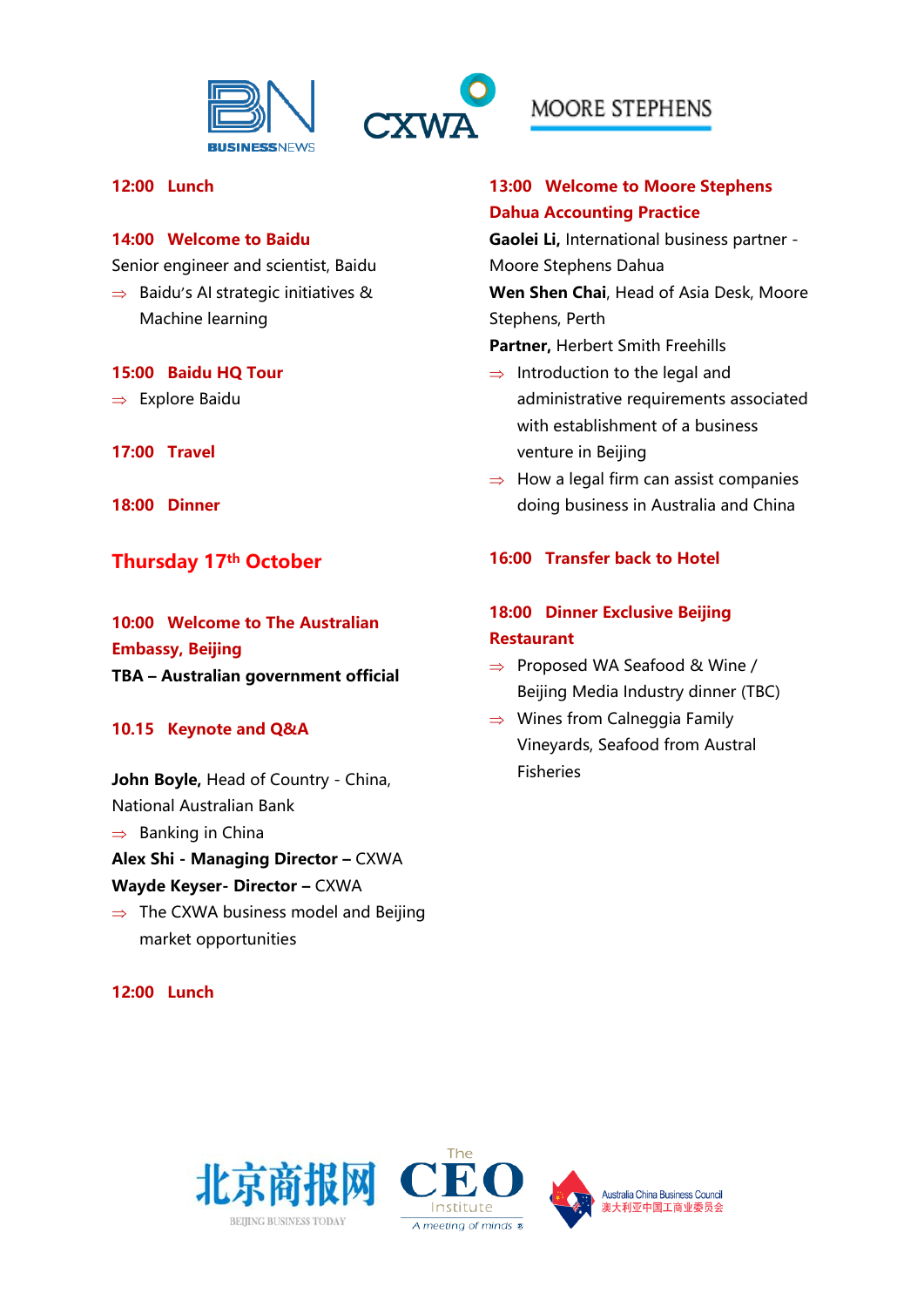



# **Friday 18th October**

**This Day is deliberately left empty for elective meetings and site visits CXWA will provide programme detail in September following feedback from delegates.**

## **Potential activities (TBD):**

- $\Rightarrow$  Site-visit: Chaoshifa supermarket chain
- $\Rightarrow$  Site-visit: NIO cars showroom
- $\Rightarrow$  Site visit: Haidilao smart restaurant
- $\Rightarrow$  Private business meetings with Beijing companies (if arranged prior)
- $\Rightarrow$  Site-visit: Cadillac Arena (Olympic Venue)
- $\Rightarrow$  Beijing Football Association
- $\Rightarrow$  Site-visit: Universities





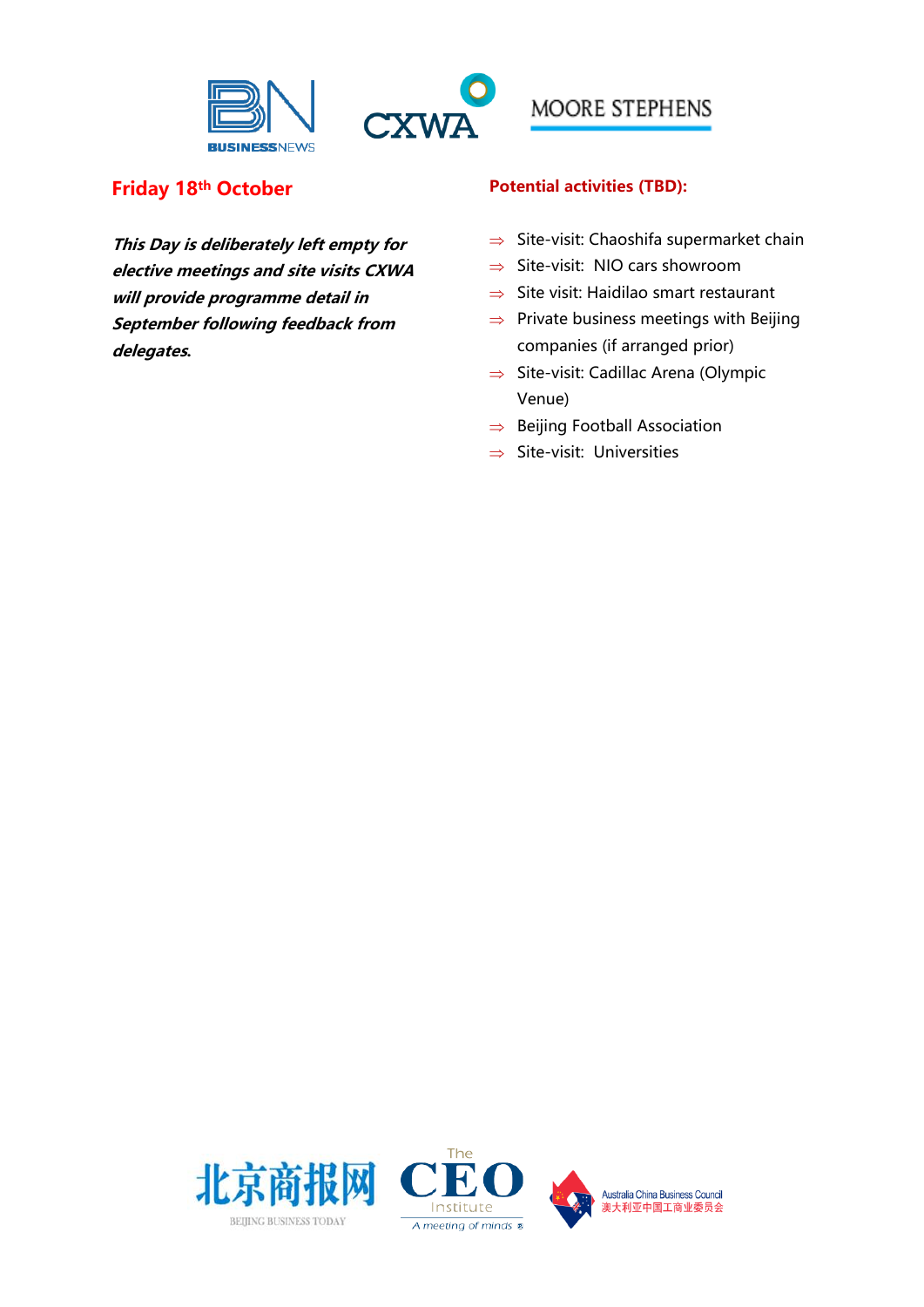

# **Additional Destination Information**

| <b>Destination</b>                                    | <b>Notes</b>                                                                                                                                                                                                                                                                                                                                                                                                                                                                                                                                                                                           |
|-------------------------------------------------------|--------------------------------------------------------------------------------------------------------------------------------------------------------------------------------------------------------------------------------------------------------------------------------------------------------------------------------------------------------------------------------------------------------------------------------------------------------------------------------------------------------------------------------------------------------------------------------------------------------|
| Xiaomi Corporation<br>nl                              | Xiaomi is a Chinese electronics company that makes and invests in smartphones, mobile<br>apps, laptops and related consumer electronics. China's #1 smartphone company<br>https://www.mi.com/global/                                                                                                                                                                                                                                                                                                                                                                                                   |
| Zhongguancun Technology<br>District                   | Zhongguancun is China's answer to Silicon Valley. It is home to nearly 9,000 hi-tech firms,<br>including some of China's biggest internet firms, such as Nasdaq-listed Baidu and Sina Corp.<br>Nearly half of China's 70 unicorns - start-ups with a valuation of more than US\$1 billion - are<br>located in the area. As many as 80 tech start-ups are born there every day.                                                                                                                                                                                                                         |
| <b>Haidian District</b><br>Government, Beijing        | Haidian District is a district of the municipality of Beijing. It lies towards the north-western<br>part of the urban core.<br>It is 431 square km in area, making it the second-largest district in urban Beijing<br>(after Chaoyang), and is home to 2,240,124 inhabitants.<br>https://en.wikipedia.org/wiki/Haidian District                                                                                                                                                                                                                                                                        |
| Jindong headquarters<br><b>Beijing Business Today</b> | Jingdong (JD) is a Chinese e-commerce business headquartered in Beijing. It is the second<br>largest B2C online retailer in China, by transaction volume and revenue.<br>JD is a member of the Fortune Global 500 and a major competitor to Alibaba-run Tmall.<br>https://www.joybuy.com<br>Beijing Business Today is one of Beijing's, and China's, most respected business publications.<br>The coverage of BBT articles by China-wide news websites rate among the highest of any<br>local paper, highlighting the quality of the articles published.<br>http://www.bbtnews.com.cn/ (Mandarin only) |
| Zhongguancun Innoway                                  | Located in the heart of Zhongguancun, the home of tech and education in China, Innoway<br>was established by the Beijing and Haidian governments to foster entrepreneurship and to<br>provide a platform for an open exchange between global players in the innovation<br>ecosystem.<br>Innoway has successfully incubated 2900 start-ups and raised a total of CNY 9.1bn<br>http://en.z-innoway.com/pages/index.html                                                                                                                                                                                  |





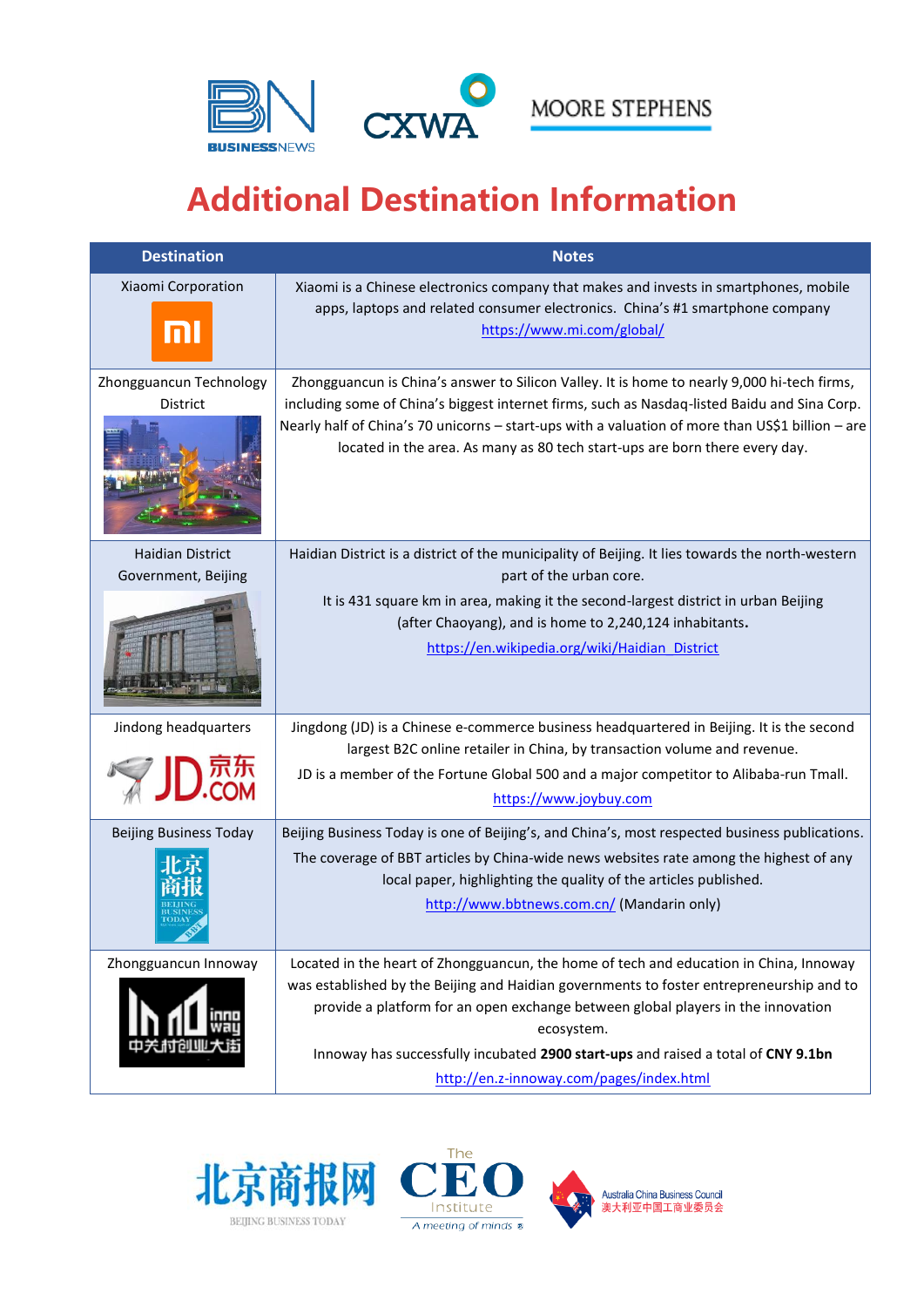



| <b>Destination</b>                                                               | <b>Notes</b>                                                                                                                                                                                                                                                                                                                                                                                                                                                                      |
|----------------------------------------------------------------------------------|-----------------------------------------------------------------------------------------------------------------------------------------------------------------------------------------------------------------------------------------------------------------------------------------------------------------------------------------------------------------------------------------------------------------------------------------------------------------------------------|
| Huaxi Live Entertainment<br>District (dinner at nbeer<br>craft brewery)          | The precinct consists of the multi-purpose Cadillac Arena, a concert hall, basketball stadium,<br>ice hockey arena and multiple high-end bars and restaurants. It hosts hundreds of events<br>each year, attracting millions of viewers.<br>http://www.nbcraftbrewing.com                                                                                                                                                                                                         |
| <b>Beijing Municipal</b><br>Government - Commission<br>of Science and Technology | The visit to Beijing Municipal Govt will allow for a deeper understanding of Beijing's<br>investment policies.<br>The commission for Science & Technology implements laws, regulations, strategies and<br>policies concerning science and technology (S&T);<br>They also organize the drafting of strategies and policies to develop S&T in order to promote<br>economic and social progress in the city                                                                          |
| <b>Beijing Municipal</b><br>Government - Bureau of<br>Commerce<br>北京市商           | The Bureau of Commerce will share insights into Beijing's current and future development<br>strategies, local regulations, and foreign investment policy and opportunities.                                                                                                                                                                                                                                                                                                       |
| <b>Australian Embassy</b><br>China                                               | Austrade Beijing will host our delegation at a special information session to be held within<br>the Australian Embassy in Beijing. Information session agenda to be finalised closer to<br>arrival.                                                                                                                                                                                                                                                                               |
| Moore Stephens Dahua<br>accounting practice<br>MOORE STEPHENS                    | The Moore Stephens Dahua team, along with other guest speakers (TBC) will provide an<br>introduction to the legal and administrative requirements associated with establishment of a<br>business venture in Beijing. This presentation will help provide clarity to businesses wanting<br>to enter the Chinese market by detailing the steps required and highlighting the issues that<br>may arise during the market entry process.                                              |
|                                                                                  | http://www.dahua-cpa.com/en/                                                                                                                                                                                                                                                                                                                                                                                                                                                      |
| NIO cars showroom<br>R NIO CP9                                                   | NIO is a Chinese automobile manufacturer, specialising in designing and developing smart,<br>electric and autonomous vehicles. The company is also involved in the FIA Formula E<br>Championship, the first single-seater, all-electric racing series.<br>NIO set five records in their EP9 for the fastest lap by an electric-powered car in<br>the Nürburgring Circuit Paul Ricard, Circuit of the Americas, and Shanghai International<br>Circuit tracks<br>https://www.nio.io |





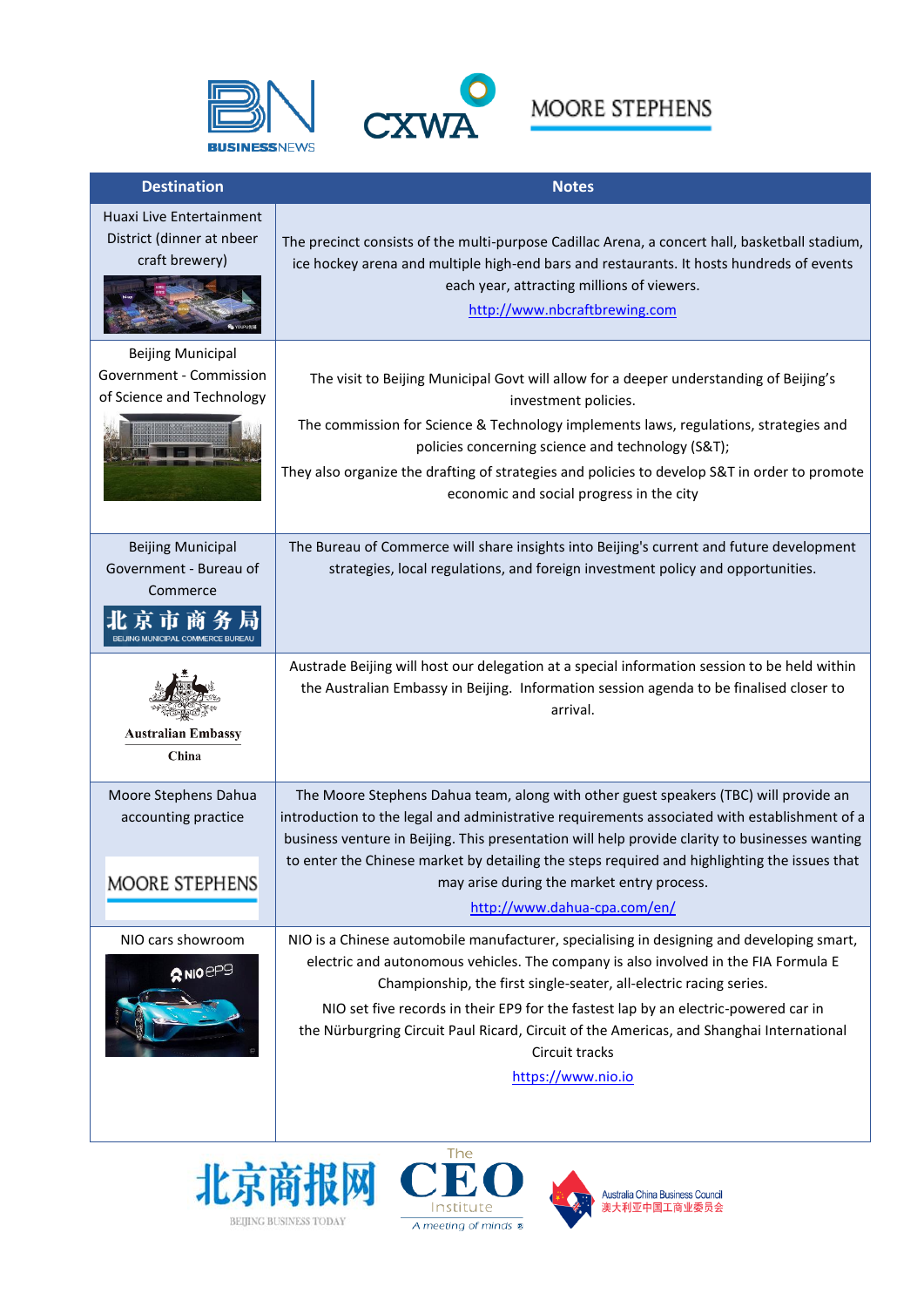



| <b>Destination</b>        | <b>Notes</b>                                                                                                             |
|---------------------------|--------------------------------------------------------------------------------------------------------------------------|
| Haidilao smart restaurant | Haidilao, China's biggest hotpot restaurant chain, recently unveiled its first smart hotpot                              |
| (includes dinner)         | restaurant in Beijing.                                                                                                   |
|                           | The kitchen, equipped with two rows of robotic arms, can automatically collect pre-packaged<br>dishes from cold storage. |
|                           | According to Haidilao, the whole process, from placing an order to delivering food to<br>customers, only takes two mins  |
|                           | http://www.chinadaily.com.cn/a/201811/19/WS5bf24fa2a310eff3032898e8.html                                                 |
| Baidu headquarters        | Baidu is the 2nd largest search engine in the world, and holds a 76.05% market share in                                  |
|                           | China's search engine market. In December 2007, Baidu became the first Chinese company                                   |
|                           | to be included in the NASDAQ-100 index. In October 2018, Baidu became the first Chinese                                  |
|                           | firm to join the United States-based computer ethics consortium Partnership on Al.                                       |
|                           | https://en.wikipedia.org/wiki/Baidu                                                                                      |
| Chaoshifa supermarket     | Chaoshifa owns 74 directly operated stores with over 7,000 employees.                                                    |
| chain                     | It's distribution centre comprises more than 30,000 square meters and includes nearly 6,000                              |
|                           | square meters of fresh food storage.                                                                                     |